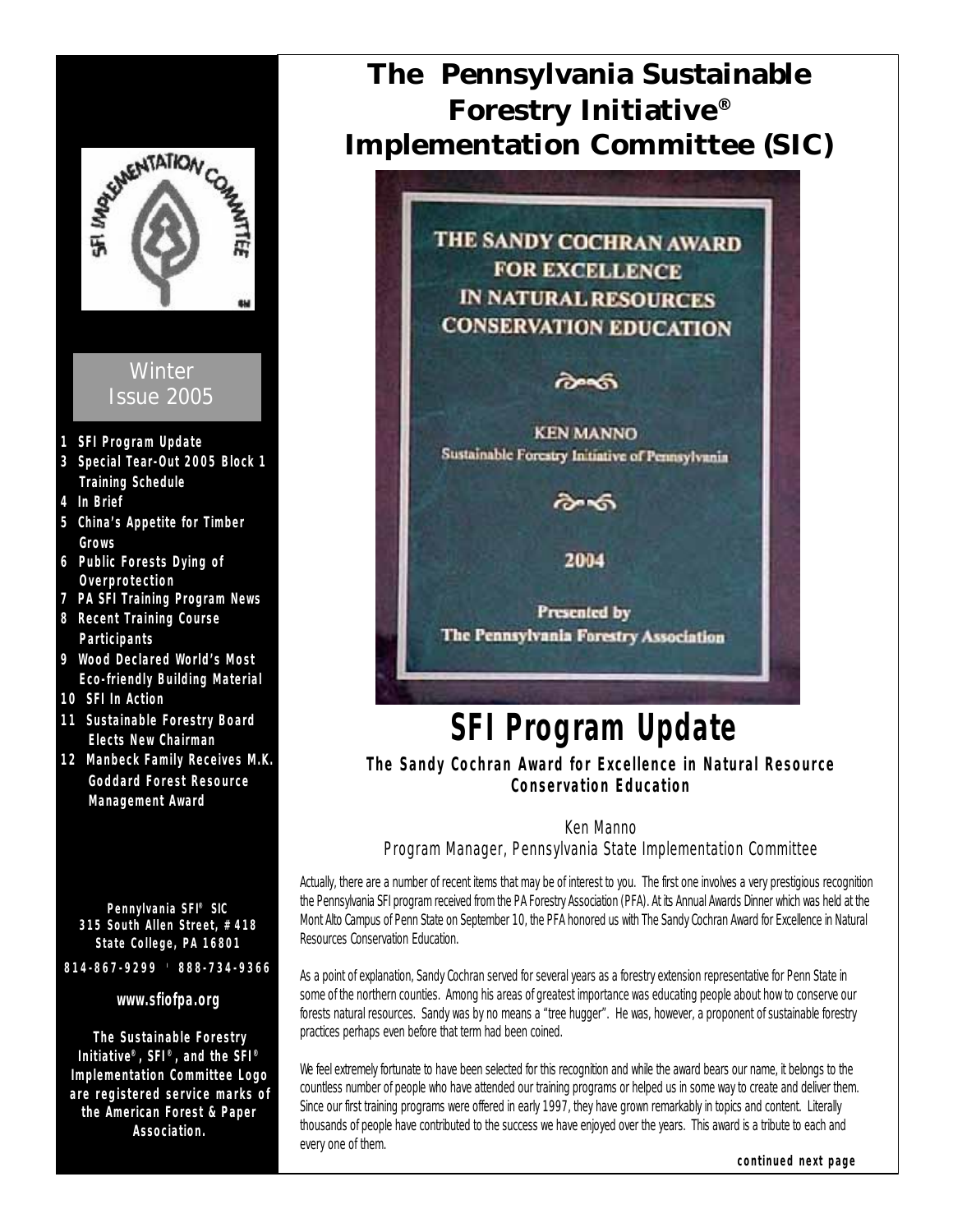### **The Pennsylvania Sustainable Forestry Initiative® SIC**

## *Winter 2005* **(Issue #17)**

The Sustainable Forestry Initiative (SFI) program is a voluntary, industry driven effort developed to ensure that future generations will have the same abundant, healthy, and productive forests we enjoy today. Created in 1995 by the American Forest & Paper Association (the national trade organization representing the United States forest products industry), SFI is a program of comprehensive forestry and conservation practices.

In order to broaden the practice of sustainable forestry in our state, an Implementation Committee was formed to develop the Sustainable Forestry Initiative of Pennsylvania. Today, the PA SFI program works to ensure the progress of the national initiative, here in Pennsylvania.

### **SFI Implementation Committee (SIC) Members**

**Ken Roberts**, Chairman, Mead Westvaco\*

**Matt Andrews**, Deer Park Lumber **John Bouch** , Timber Management Inc. **Bill Bow,** Appleton Papers, Inc. **Charlie Brown** , Glatfelter Pulp Wood Co.\* **Tom Buzby**, Weaber, Inc.\* **Blair Carbaugh**, Private Landowner **Keith Craig**, PA HDC **Dan Evans**, Weyerhaeuser\* **Jim Finley** , Penn State University **James Grace**, Bureau of Forestry **Bob Hobbes**, Hobbes Forestry **Val Kelmeckis**, Temple-Inland\* **Dave Jackson,** Penn State Cooperative Ext. **Jeff Kochel** , Forest Investment Associates **Dave & Mark Krumenacker**, **Rich LaBrozzi**, RAM Forest Products **Paul Lyskava**, PFPA **Ken Manno**, PA SFI **Gene Odato**, Bureau of Forestry **Ron Rohall** , PACD **Dave Sienko**, Sienko Forest Products **Sue Swanson** , AHUG **Kevin Stout**, Allegheny Wood Products.\* **Susan Stout**, USDA Forest Service **Todd Waldron**, Craftmaster Manufacturing, Inc. **Mark Webb**, Webb Forestry Consulting **Jonathan Wirth** , Pine Creek Lumber Co. **Jay Farrell**, AF&PA Liason \*DENOTES AF&PA MEMBER COMPANY

*Questions or comments regarding the PA SFI newsletter, contact 814-867-9299, 888-734-9366, or via e-mail at sfi@penn.com.*

# *SFI Program Update*

### *(continued)*

The second item I want to report on involves some recent action by the PA SFI SIC (State Implementation Committee). At its meeting in August, the committee voted to offer financial credit for training program attendance to companies that provide financial support to the PA SFI program. For example, if a company paid \$1000 financial support to us during 2004, next year (2005) they will receive four credit slips valued at \$25.00 each for a total of \$100. The company can then remit these for its employees to attend our training programs, or it can pass them on to its wood/fiber suppliers for their use. A limitation applies of one coupon per person per course. We have over 70 companies that will qualify for receiving these coupons. If your company would like to join their ranks, please contact the PA SFI office toll free at (888) 734 – 9366.

And finally, in late September I attended the National SFI Conference in Austin, Texas. One of the sessions that I had the opportunity to observe had a panel of distinguished individuals representing three of the most prominent Certification Programs. They were Bill Banzhaf, President and Executive Director, Sustainable Forestry Board, Roger Dower, President, Forest Stewardship Council-US, and Ben Gunneberg, Secretariat-General, Programme for the Endorsement of Forest Certification Schemes.

In recent years there has been a great deal of discussion about the ever-growing number of Forest Certification Programs. Many believe that it would be in the best interest of all concerned and it would certainly simplify things if the programs would agree to mutual recognition. This concept appears more appealing because more and more individual countries, given their respective different and in some cases perhaps unique conditions that they are trying to deal with, have decided to develop their own Forest Certification Scheme. For example, the SFI program is currently working with Japan, Mexico, China and Argentina to assist them in creating Forest Certification Standards that will best fit their particular needs. Most likely, each of these countries will eventually adopt different standards that they believe best meets their circumstances and goals.

I am not sure just how many different Forest Certification Schemes are in effect at this time. I do know that the Programme for the Endorsement of Forest Certification Schemes (PEFC) has 13 different schemes that they have endorsed, and these involve 27 different countries. PEFC is well on its way to being the best known and most widely recognized endorsing agent for Forest Certification Schemes in the world. But that alone does not control just which schemes will survive long-term to be among those still standing when all is said and done. While by far the strongest sentiment right now is for mutual recognition among the various programs through an umbrella organization, just how that will play out is unclear.

The message that did come through loud and clear in the panel discussion with Messrs. Banzhaf, Dower and Gunneberg is that any mutual recognition between the SFI and FSC programs is highly unlikely, at least in the foreseeable future. They also were unanimous in their beliefs that forest certification and product labeling are here to stay. Not all companies will be impacted at the same time and in the same way, and each individual company needs to decide if and when certification is in their best interest. For some companies, dual certification (being certified under more than one scheme) may be the most beneficial in terms of meeting the demands of the markets they serve. It is expected that certified products could eventually command a higher price than non-certified materials. The more promising outcome is that certification will open doors of opportunity for doing business in markets where not being certified will be detrimental.

In essence, you are the only one who can determine the best time, place, and certification scheme for your organization. There are resources you can consult with if necessary to help you sort it all out. We at the PA SFI office also offer whatever assistance we can provide in this regard. Hopefully, in spite of all the uncertainty that surrounds the future of Forest Certification Schemes, we will remember that these schemes merel serve to acknowledge that our forest management and timber harvesting practices are in keeping with those standards which promote and ensure long-term sustainability of our vital forest resource.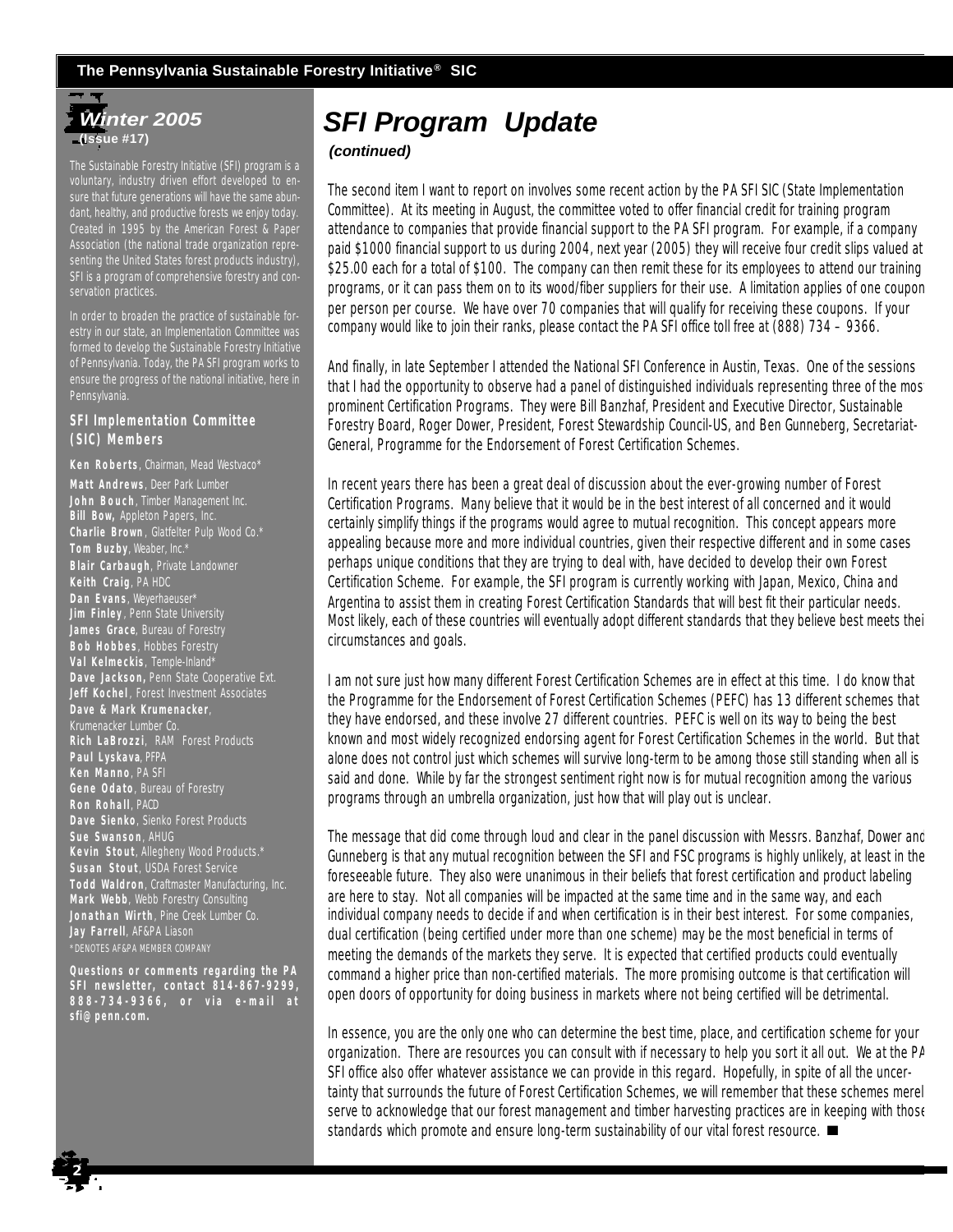# *Pennsylvania Sustainable Forestry Initiative***®** *SIC Block 1 Schedule 2005 February 28 to April 8 CORE COURSES (Must complete Environmental Logging, Logging Safety and First*

*Aid/CPR to complete SFI Core Training Requirements. First Aid/CPR may be taken through other entities. To receive credit, send us a copy of your First Aid/CPR cards.)*

MUE

| <b>COURSE DATE</b> | <b>COURSE NAME</b>    | LOCATION                                             | REGISTRATION | COST    |
|--------------------|-----------------------|------------------------------------------------------|--------------|---------|
|                    |                       |                                                      | DEADLINE     |         |
| 3/8/05             | Logging Safety        | Kane Area                                            | 3/1/05       | \$55.00 |
| 3/9/05             | First Aid/CPR         | French Creek Park, Elverson                          | 3/2/05       | TBD     |
| 3/10/05            | Logging Safety        | French Creek Park, Elverson                          | 3/3/05       | \$55.00 |
| 3/11/05            | Environmental Logging | French Creek Park, Elverson                          | 3/4/05       | \$30.00 |
| 3/16/05            | Environmental Logging | Caledonia DCNR District 1                            | 3/9/05       | \$30.00 |
| 3/16/05            | Logging Safety        | Erie Wildlife Refuge, Crawford County                | 3/9/05       | \$55.00 |
| 3/22/05            | Environmental Logging | Kane Area                                            | 3/15/05      | \$30.00 |
| 3/22/05            | Logging Safety        | Dwight Lewis Lumber Hillsgove                        | 3/15/05      | \$55.00 |
| 3/23/05            | Environmental Logging | Erie Wildlife Refuge, Crawford County                | 3/16/05      | \$30.00 |
| 3/23/05            | Environmental Logging | Centerville, PA Bedford Co.                          | 3/16/05      | \$30.00 |
| 3/29/05            | Environmental Logging | Powdermill Nature Area, So. of Ligonier              | 3/22/05      | \$30.00 |
| 3/29/05            | Environmental Logging | Warriors Mark United Methodist Church Huntingdon Co. | 3/22/05      | \$30.00 |
| 3/30/05            | Logging Safety        | Warriors Mark United Methodist Church Huntingdon Co. | 3/23/05      | \$55.00 |
| 3/31/05            | <b>First Aid/CPR</b>  | Warriors Mark United Methodist Church Huntingdon Co  | 3/24/05      | TBD     |
| 4/5/05             | Environmental Logging | Restless Oaks Restaurant, McElhatten                 | 3/28/05      | \$30.00 |
| 4/6/05             | Logging Safety        | Glatco Lodge, Spring Grove                           | 3/30/05      | \$55.00 |
| 4/7/05             | Logging Safety        | Craftmaster Manufacturing, Towanda                   | 3/30/05      | \$55.00 |
| 4/7/05             | Environmental Logging | Daupin Conservation District Office                  | 3/30/05      | \$30.00 |
|                    |                       |                                                      |              |         |

**PLEASE NOTE: Due to recent updates,** *Environmental Logging* **may now be taken for Continuing Education**

**credit! If you have taken this course in the past, you may retake it for your yearly Continuing Education requirement!**

 **FOR A LIMITED TIME ONLY! PLEASE CALL THE OFFICE FOR MORE DETAILS!**

*CONTINUING EDUCATION COURSES (must complete one per year to remain current)*

| COURSE DATE | COURSE NAME                      | LOCATION                                              | REGISTRATION<br>DEADLINE | COST                            |
|-------------|----------------------------------|-------------------------------------------------------|--------------------------|---------------------------------|
| 3/4/05      | <b>GPS For Forest Management</b> | Family House Restaurant, Mifflintown                  | 2/25/05                  | \$75                            |
| 3/15/05     | <b>Business Management</b>       | Lewis Lumber Products, Picture Rocks                  | 3/8/05                   | \$60.00                         |
| 3/18/04     | <b>Business Management</b>       | Kane Area                                             | 3/11/05                  | \$60.00                         |
| 3/23/05     | <b>GPS For Forest Management</b> | Craftmaster Manufacturing, Towanda                    | 3/6/05                   | \$75.00                         |
| 3/31/05     | Job Layout & Profitable Skidding | Restless Oaks Restaurant, McElhatten                  | 3/24/05                  | \$90.00                         |
| 4/01/05     | <b>GPS For Forest Management</b> | Warriors Mark United Methodist Church, Huntingdon Co. | 3/25/05                  | \$75.00                         |
| 4/5/05      | Wildlife                         | Penfield                                              | 3/29/05                  | \$60.00                         |
| 4/12/05     | Logging Costs                    | Kane Area                                             | 4/5/05                   | \$74 NELA Member \$104 public   |
| 4/13/05     | Logging Costs                    | Clearfield                                            | 4/6/05                   | \$74 NELA Member \$104 public   |
| tba         | Logging Costs                    | Conservation District Office, Dushore                 | TBA                      | \$74. NELA Member \$104. public |

**For additional information, please contact the SFI office at (814) 867-9299 or Toll free at (888) 734-9366. Upon receipt of your completed registration form and payment, participant will receive further, more detailed information regarding the classes registered for. For the most up to date schedule, visit www.sfiofpa.org.**

|                                                                                   | To Register for One or More of These Courses by Mail, Send Completed Form & Check<br><b>(made out to PA SFI SIC) to:</b> 315 South Allen Street, Suite 418, State College, Pennsylvania 16801 |
|-----------------------------------------------------------------------------------|-----------------------------------------------------------------------------------------------------------------------------------------------------------------------------------------------|
| Name Attending:                                                                   |                                                                                                                                                                                               |
| Name. Date & Location of<br>Courses Attending:<br>(Use back for additional space) |                                                                                                                                                                                               |
| Street Address:                                                                   |                                                                                                                                                                                               |
| City, State, & Zip Code:                                                          |                                                                                                                                                                                               |
| Telephone Number:                                                                 | A Check is Enclosed for \$                                                                                                                                                                    |

 **3**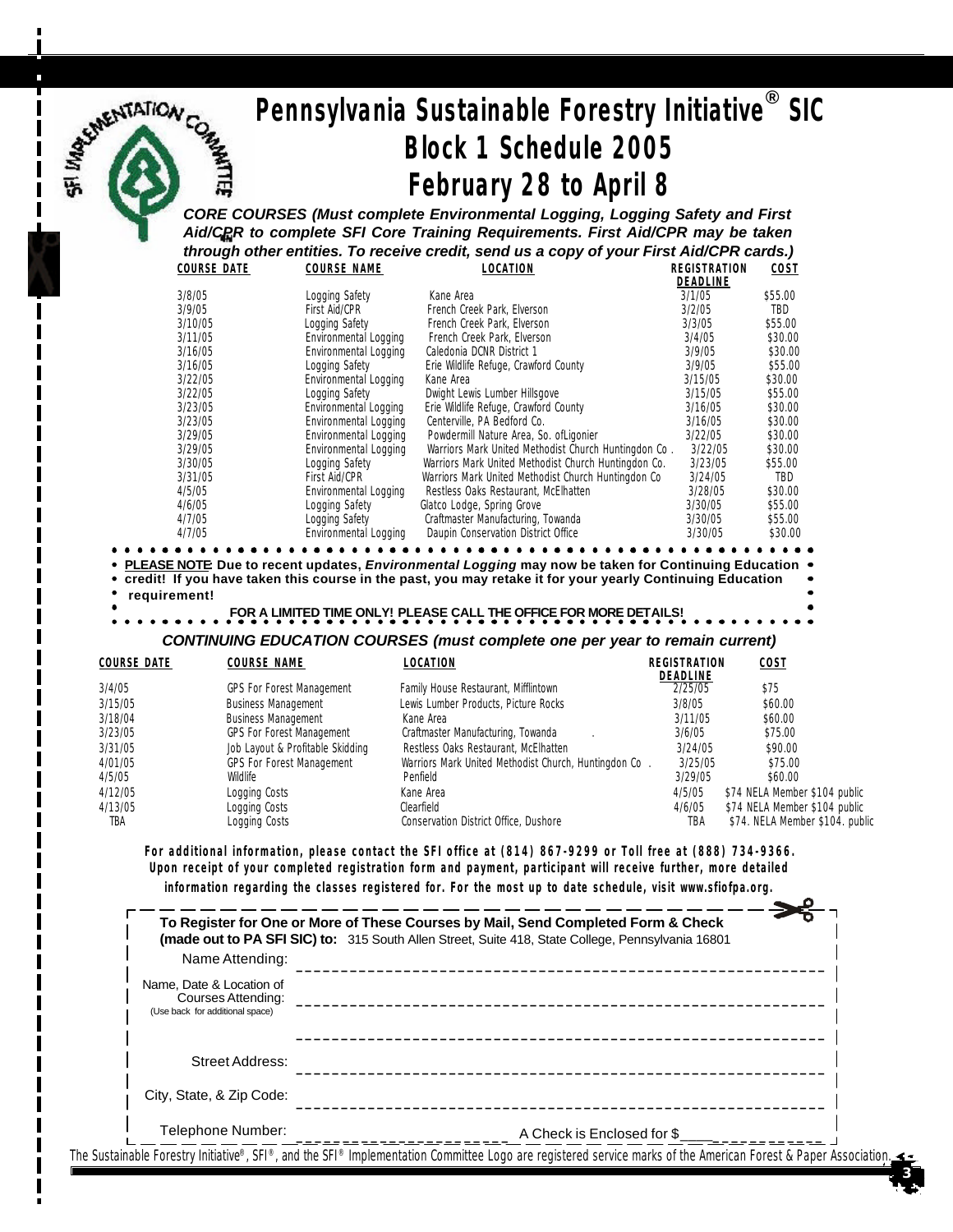# **In Brief**

### **ForestEthics Selects "Victoria's Secret"** -- Forest Resources Association Bulletin, 10/21/04, Vol.6 No. 13

ForestEthics has decided to focus part of its "customer campaign" on direct mail catalog merchants, "challenging" them to "stop buying paper from endangered forest and to maximize post-consumer recycled content in catalogs." At the time, ForestEthics stated that some particularly egregious catalog merchant would be targeted in due time. The "winner", it appears, is intimate-apparel merchant Victoria's Secret, a division of Limited Brands Inc., which is alleged to be "destroying some of the world's last remaining old-growth forests and threatening endangered species" in the Canadian boreal forest region, due to its massive mailing of catalogs. Limited Brands protests that it has "initiated a major effort to use more post-consumer recycled-content paper, reduce direct mail, and conduct more efficient targeted mailing"; while International Paper, the supplier of the firm's catalog paper, points out that wildlife populations in the section of Alberta at issue are steady or growing - and that IP furthermore is actively advocating recycled fiber to its customers.

Perhaps ForestEthics has selected this particular merchant for its news value, rather than out of any special notions about its environmental impact. Glamorous models in lingerie get into the news more easily than fly rods and polo shirts do - as PETA has aptly demonstrated over the years. For a sample of the spin, see www.victoriasdirtysecret.net.

## Patagonia Unable to Find U.S. Clearcut -- Forest Resources Association Bulletin, 10/21/04, Vol.6 No. 13

Another catalog sales firm, outdoor outfitter Patagonia, seems confident ForestEthics won't draw a bead on its paper procurement. This firm has a long history of mingling preservationist advocacy with its direct marketing messages and, in a current advertising campaign, urges "the outdoor community" to reform forest management in the U.S. by turning out for the November 2 election. It complements this appeal with a photograph of an ugly clearcut - which, it has subsequently emerged, was taken 21 years ago in Canada, beyond the reach of any action conceivable under U.S. sovereignty, Republican or Democrat.

According to the October 12 Associated Press report, Patagonia knew it was playing loose with the truth when it selected the image: "Patagonia officials considered the use of a foreign photo to advocate domestic policy might be challenged. 'We knew there was a trade-off going into it. We knew people might argue against it. But it was a very dramatic ad that got the point across visually,' [Patagonia marketing executive Rick] Ridgeway said. 'We went after the drama in the photograph to communicate the message quickly and we don't make apologies for that."" No apologies needed, Mr. Ridgeway, if ugly clearcuts are as endangered as all that!

In the same story, Mr. Ridgeway comments that Patagonia's corporate giving is carefully directed away from organizations that undertake or advocate illegal actions, although recipients include two EarthFirst! chapters, which he admits engaged in tree sitting protests in which arrests were made. AP quotes him: "But nobody was doing anything that was illegal. We view that as civil disobedience." Got it!

### **Greens Try to Intimidate Finnish Forestry** -- Forest Resources Association Bulletin, 10/21/04, Vol.6 No. 13

On October 11, a coalition of environmental non-governmental organizations, led by Greenpeace, published a critical report on Finland's forest management, entitled Certifying Extinction? - An assessment of the revised standards of the Finnish Forest Certification System, alleging a history of negligence with respect to endangered species conservation, old-growth conservation, protection of special places, and sensitivity to Sami reindeer herding. The Finnish Forest Industries Ferderation published its response four days later, pointing out the report's hidden agenda - to promote the Forest Stewardship Council's certification system, which is attempting unsuccessfully to find traction with Finnish forest owners.

FFIF points out that the state of endangered species had stabilized in Finland by 2000, with one of the most positive records in Europe, as acknowledged by the Ministerial Conference on the Protection of Forest in Europe; that the protection of special places in Finland is set by a sufficiently stringent set of government mandates; that the Report fails to define "old growth" in any meaningful way; and that it willfully misrepresents the Finnish Forest Certification System. It also points out that "both the Sami parliament and the Reindeer Herders' Association participated in the FFCS Working Group on Forest Certification Standards in 2002-2003 and accepted the revised standard."

For more information, visit www.pressi.com/int/release/92011.html.

## **New Secretary at PA SFI Office**

 $\frac{1}{4}$ 

Effective October 1, Connie Shoemaker became our new secretary at the PA SFI office. Carolyn Clark, who had been our secretary for the two years prior, announced her departure and accepted a position at Penn State.

Connie has an extensive secretary and administrative assistant background. She is a graduate of the South Hills Business School in State College. Professionally, she has served as the office manager of the State College Office of the Pennsylvania Commission on Crime and Delinquency, and was the administrative assistant at the State College Regional Office of the Department of Labor and Industry. Among the many accolades she had received from her former employers, one of her supervisors reported, "Connie is very effective at everything she does and can always be counted on to get the job done. She works hard, creates a positive work environment and completes her work with professionalism and attention to detail. To summarize, she is 'terrific'." Given what Connie has shown during her first couple of months with us, we would gauge that to be a pretty accurate description.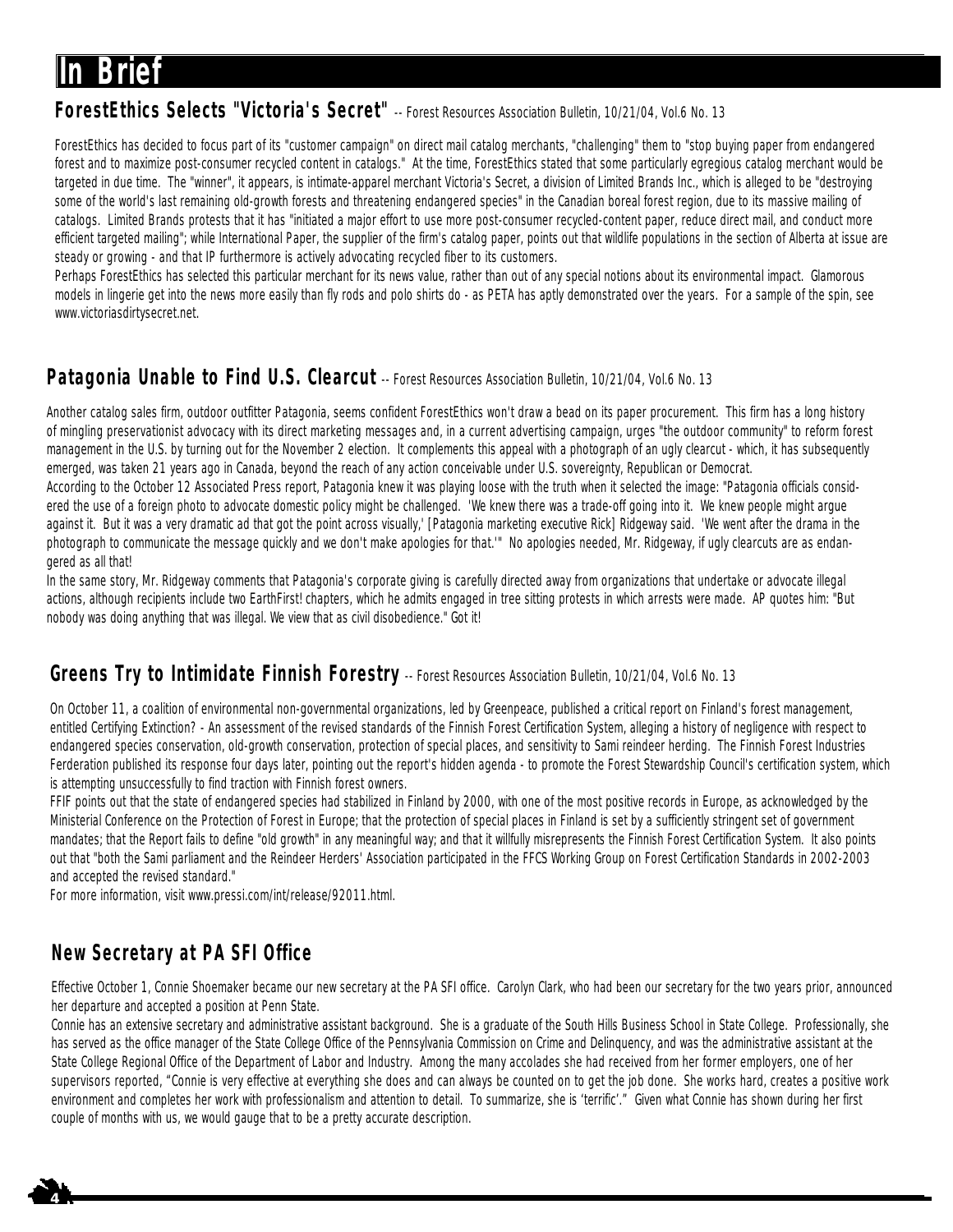# **China's Appetite for Timber Grows**

"The great sucking sound continues," reads the first line of a recent policy bulletin from the Center for International Forestry Research (CIFOR). The "sound" is timber from around the world flowing into China.

With a population of more than 1.25 billion and a booming economy, China's need for natural resources – oil, minerals, and timber – has increased dramatically in the past decade. According to China's Forest Product Import Trends: 1997-2002, a report produced this year by Forest Trends, a USbased, non-profit organization, China is now the largest importer of industrial roundwood in the world and is second only to the United States in total imports of forest products.

China's Natural Forest Protection Project (NFPP), established in 1998, has further increased the country's needs for imported wood products. Under the NFPP, China's State Forestry Bureau banned timber harvesting on 95 million hectares in 17 provinces and retrained tens of thousands of timber industry workers as "forestry guardians" to restore the forests. Harvests from these areas dropped from 18.5 million cubic meters in 1997 to 10.9 million cubic meters in 2003, according to China's State Forestry Bureau.

Russia, Indonesia, and Malaysia are the three largest suppliers of timber products to China, accounting for more than half of China's imports. Russia is China's largest supplier of logs. China, which imported 14.8 million cubic meters of logs from Russia in 2002, is working to build free-trade ties with Russia to increase imports of natural resources from the Russian far east.

Together, the United States, Gabon, Germany, Thailand, New Zealand, Papua New Guinea, and Myanmar supplied more than 8.8 million cubic meters of timber products to China.

Canada, Indonesia, and Russia provide more than 60 percent of China's pulp and paper imports, according to CIFOR.

"China will account for the majority of the global increase in demand for pulpwood and recycled paper over the next five years," said David Kaimowitz, director of CIFOR. "Hence it will have quite an important impact on US and Canadian pulp and paper markets."

"Exports of Chinese furniture (made of imported timber) to the United States will also have a large effect on US furniture markets," said Kaimowitz.

The collapse of several Asian economies in the mid- and late-1990s led to lower demand for timber in the region, but growing economies in China and other Asian countries have increased demand in recent years. As a result, John Perez-Garcia, an associate professor at the Center for International Trade in Forest Products at the University of Washington's College of Forest



**China's imports of timber, pulp, and paper products have increased in volume from about 40 million cubic meters (round wood equivalent, or RWE) in 1997 to nearly 107 million cubic meters RWE in 2003. The value of those imported forest products rose from US\$6.4 billion in 1997 to \$12.9 billion in 2003.**

Resources, says US softwood lumber supply is good, and prices are unlikely to rise significantly because of Asian demand.

"The US market is still fairly strong – other countries want to export to the US market. But at the same time, the Asian markets are recovering, so there is an upward pressure on prices there," said Perez-Garcia.

Although strong demand in Asia, combined with a weaker US dollar, makes foreign markets more attractive to exporters, prices are likely to remain stable in the United States, even if imports from Canada and elsewhere should decline.

"Prices are determined by both supply and demand, but we can get a constant price level with increasing demand if the supply is there to meet that increasing demand. There appears to be no supply crunch in the United States," said Perez-Garcia.

Just as China's thirst for oil has created trade opportunities for timberexporting countries, it has also greatly increased the occurrence of logging – both legal and illegal – on tropical and Russian forests.

Kaimowitz says Indonesian forests, where illegal logging has long been a problem, are increasingly vulnerable to timber thieves.

"Illegal logging has clearly gotten worse in recent years if measured in terms of the percentage of the total timber harvest that lacks the appropriate permits from the central government. Increased Chinese demand accounts for a substantial portion of that," said Kaimowitz.

*Reprinted with permission from the Society of American Foresters (ISSN 1084-5496), The Forestry Source, November 2004 Issue, Volume 9, No. 11. Published monthly by the Society of American Foresters (SAF) 5400 Grosvenor Lane, Bethesda, MD 20814-2198*

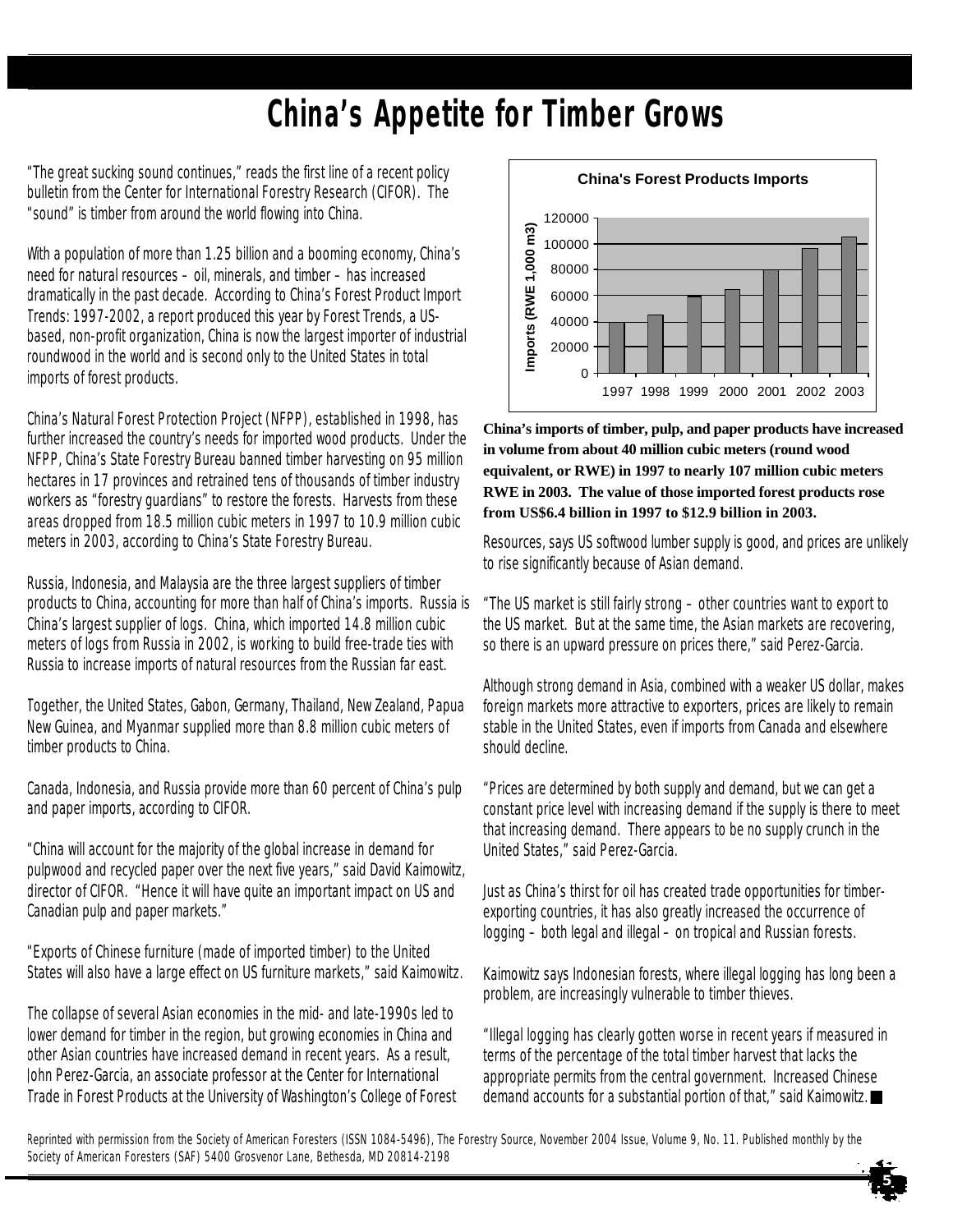# **Public Forests, Dying of Overprotection**

Larry W. Tombaugh, PhD., dean emeritus of the College of Natural Resources at N.C. State University

I recently visited forests in eastern Oregon as part of a team of wildlife biologists, foresters and waterquality specialists. Our task was to audit forest practices on privately owned forests and to assess whether the practices were environmentally sustainable. Since many of these private lands were adjacent to national forests, the trip provided an opportunity to observe forest conditions on the two different types of ownership, and I have made similar observations in other parts of the country.

The federal forests that I saw are heading for serious ecological problems. The privately owned forests were in much better overall health. Decisions made by the courts or in the halls of Washington D.C., in the name of environmental consequences on the ground. How did we get to this sorry situation?

Timber management has been an important activity on our national forests from the time they were created by President Theodore Roosevelt. Later, providing plentiful, low-cost housing for veterans and others became a major national priority after World War II. A strong consensus supported the need for affordable housing. Our national forests were seen as a critical element in meeting that need.

Regrettably, public policy swung too far. For several years timber harvest exceeded levels that would protect and maintain a wide variety of resource and environmental values.

Few would argue that we should return to those excessively high harvest levels. But the pendulum has swung too far the other way, and the public and the national forests are paying the price.

National consensus about the purposes of our federal forests has collapsed over the past three decades. Forest policy has become the source of endless controversy and litigation. The opposing values are usually framed as timber harvesting vs. environmental preservation. The amount of timber now harvested on public lands is only a fraction of what was cut in past years.

It is easy for the public to jump to the conclusion that a blanket prohibition of logging is always good for the environment. But consider the situation in

**6**

"The amount of timber now harvested on public lands is only a fraction of what was cut in past years."

### eastern Oregon:

Elk herds are an important component of ecosystems throughout the Intermountain west. But elk populations in eastern Oregon and Idaho are declining. Why? Most wildlife biologists believe one cause is the decline in summer habitat on the national forests.

Early succession-forest conditions, which consist of grasses, shrubs and young trees, occur after some form of disturbance. Disturbances may be inflicted naturally, through volcanic eruptions, hurricanes, insect or disease attacks, or fires; or they may be encouraged by man through timber harvesting. Modern forest harvesting on appropriate sites can enhance wildlife habitat, reduce hazardous buildups of fuels and provide useful products.

Elk represent a source of food for large predators like mountain lions. As elk herds have begun to decline, these predators are moving out of the public lands to seek other food sources, spelling trouble for ranchers and the public. Clashes between humans and large predators will increase as populations continue to grow.

Millions of acres of federal forests are dying. Coupled with continuing drought conditions, the threat of catastrophic wildfire increases daily. Prior to the drastic reductions in timber harvesting, many of these trees would have been salvaged to arrest the spread of insects and disease, and to provide useful products. New trees would have been planted in their place and another cycle of successional vegetation would have begun.

In many parts of the West, dead and dying trees could not be salvaged now even if public policy is relaxed to permit harvesting. Restrictions on availability of timber purchased from the federal gov**ern**ment have put many sawmills out of business. Consequently, there are few markets for the timber. Salvage costs can no longer be recovered from sale of the wood. Our options are increasingly limited to either letting them burn or incurring ever-mounting fire suppression costs.

Our nation is fortunate to be able to afford to preserve over 106 million acres in the National Wilderness Preservation System, an area the size of all the New England states plus New York, Pennsylvania, New Jersey and Delaware. These lands are, by federal law, off limits to resource exploitation. We have millions more acres protected in fish and wildlife management areas, national parks and state forest preserves. These need to be protected for future generations.

But decisions about the management or preservation of the remainder of our national forests should not be made through blanket, often politically motivated national decrees, nor should they be regulated to the courts.

Federal law allows planning on a forest-by-forest basis by teams of qualified natural resources professionals who must solicit public input. This planning process should be allowed to work, and timber harvesting should be permitted where it is deemed needed and appropriate through the forest planning process.

Americans need to realize that the pendulum has swung too far toward non-management of our national forests. Only when citizens begin to express concern through the political process will resource managers be able to provide future generations with healthy forests, plentiful wildlife populations and biologically diverse ecosystems. This is what modern sustainable forestry is all about.

*Published as Guest Editorial in Raleigh News and Observer, Raleigh, NC, 9/19/04*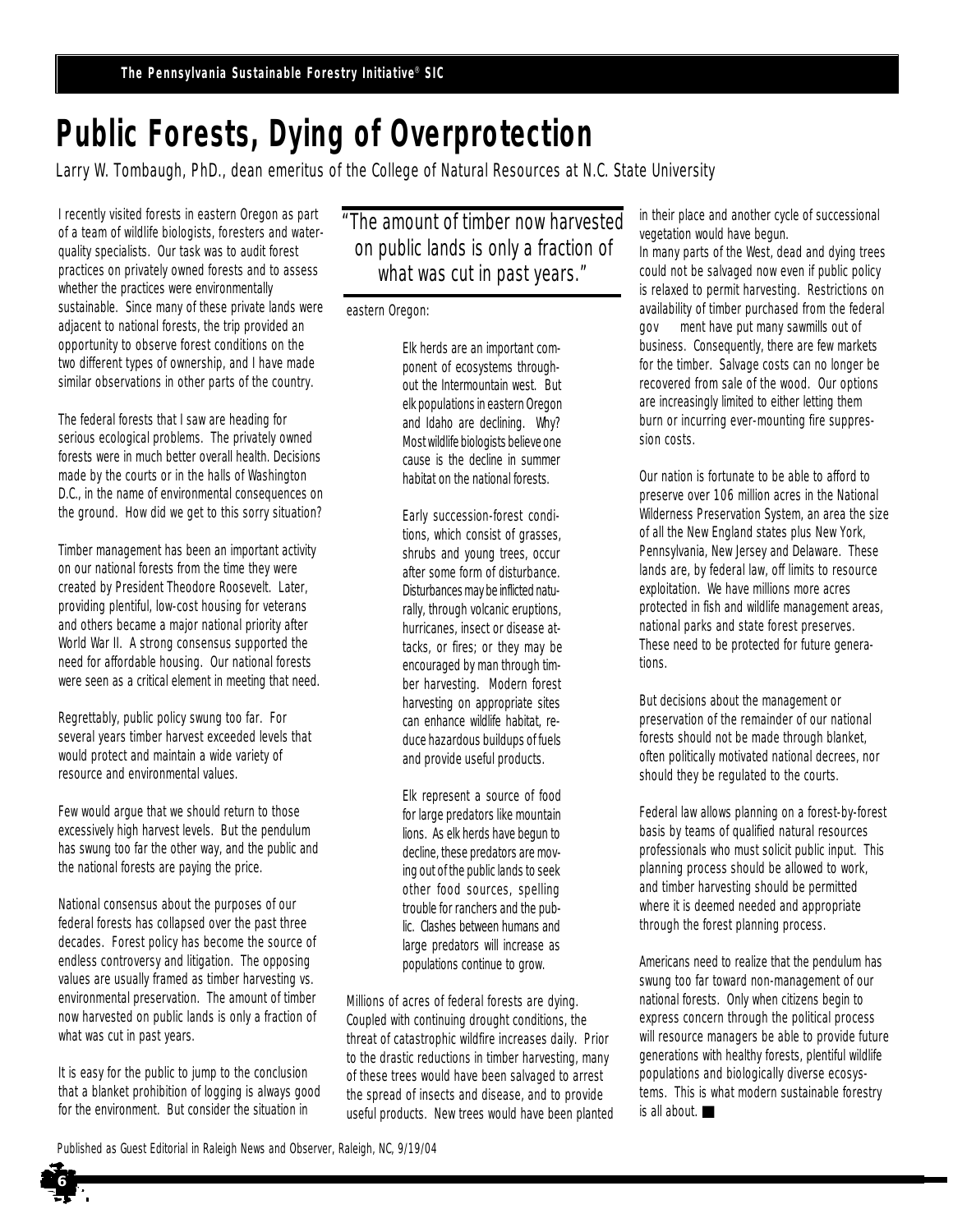# **PA SFI Training Program News**

## **PA Bureau of Forestry to Require Trained Loggers**

For the past several months the PA Bureau of Forestry has been considering adopting requirements for loggers who cut on the Bureau's timber sales. This action is needed to bring the agency into compliance with the terms and conditions of its FSC Forest Certification.

The adopted requirements specify that the lead person on the logging crew must have a current PA SFI Training Card. That card is earned by completing the three core level courses – Logging Safety, Environmental Logging, and First Aid/CPR. Then, to maintain a "currently trained status", the individual must take a minimum of one continuing education course each year or participate in some other program that the PA SFI office will recognize for continuing education credit. The Bureau has elected to make these stipulations effective in September 2007. By doing so, timber harvesters have plenty of time to become familiar with the requirements and to take advantage of the extensive PA SFI program training opportunities offered each year.

We are also aware that the PA Game Commission is considering adopting a policy as well that will call for a minimum level of training to be achieved by loggers cutting on PGC timber sales. We expect the details of this program to be determined and released within the next several months. We look forward to working with the professional timber harvesters in Pennsylvania to help them meet professional timber harvesters in Pennsylvania to help them meet the standards established by the PA Bureau of Forestry and those that are anticipated from the PA Game Commission.

## **Training Program Feedback**

We get a lot of feedback from people who take our various training courses. Following are a few comments we received during 2004 for the courses indicated.

### **Job Layout & Profitable Skidding:**

- Reduces trips in and out of the woods
- Helped to develop time as a factor in profitability
- Improved efficiency increases production for crews
- I learned how to better use wet time

### **Game of Logging:**

- I learned a lot about chainsaw safety and proper felling techniques
- It shifts gears from quantity to quality and efficiency of operation
- Helps reduce potential for injuries thus saving lost work-time
- Learning how to better control my saw when felling produces less damage to the log.

### **GPS - Practical Applications for Forest Management:**

- I can now produce more accurate information in much less time
- Saves time on cruising and improves accuracy
- Improves identifying boundary lines, skid trails and road locations
- Great way to improve site mapping and information (data) collection

### **Intro to Forest Management:**

- Emphasized the importance of forest management now and for the future
- Learning about different harvest types means improved forest sustainability
- The on site discussion and demonstration helped me better understand things
- Better forest management now  $=$  better quality and profitability in the future

### **Log to Lumber Yield:**

- Helped me better understand how what I do affects the sawmill operation
- A better log produces better lumber
- Saves time at the mill and yields a better product
- This course helps loggers make better decisions

On page 3 of this newsletter is the schedule for the first block of training programs to be offered in 2005. The first block of training will run from Monday, February 28 through Friday, April 8.



### **Check out our website! www.sfiofpa.org**

Do you have access to the internet? If so, the PA SFI SIC website harbors a wealth of training information! Here are some things that you can find out by visiting our site:

- Is your PA SFI training status current? Visit the *Current Cardholders* page to see if your name is listed.
- The PA SFI training calendar is on our website and is updated weekly. Check it out for the most current information!
- Visit the *Course Descriptions* page to get a summary of all of our training programs.
- View past issues of the PA SFI Newsletter in PDF format!
- Find links to many of the PA SFI Partner and Supporter companies' websites.
- View and print several of our important forms such as the Timber Unit Sustainability Assessment Form (TUSAF), Timber Harvesting Assessment Form (THA) and the Inconsistent Practices Form.
- Find out more about the PA SFI's Master Logger Program and Forest Landowner Outreach Program!

### **Training Program Fees:**

Some training program fees have been adjusted. They are as follows:

> Logging Safety, \$55.00 Environmental Logging, \$30.00 *(A grant from the PA Hardwoods Development Council has reduced this fee from the original \$55.00 per person)* Job Layout & Profitable Skidding, \$100.00 GPS For Forest Management, \$75.00 Intro. to Forest Management, \$60.00 Advanced Forest Management, \$60.00 Wildlife, \$60.00 Business Management, \$60.00 Advanced Environmental Logging, \$55.00 Game of Logging 1-4, \$110.00

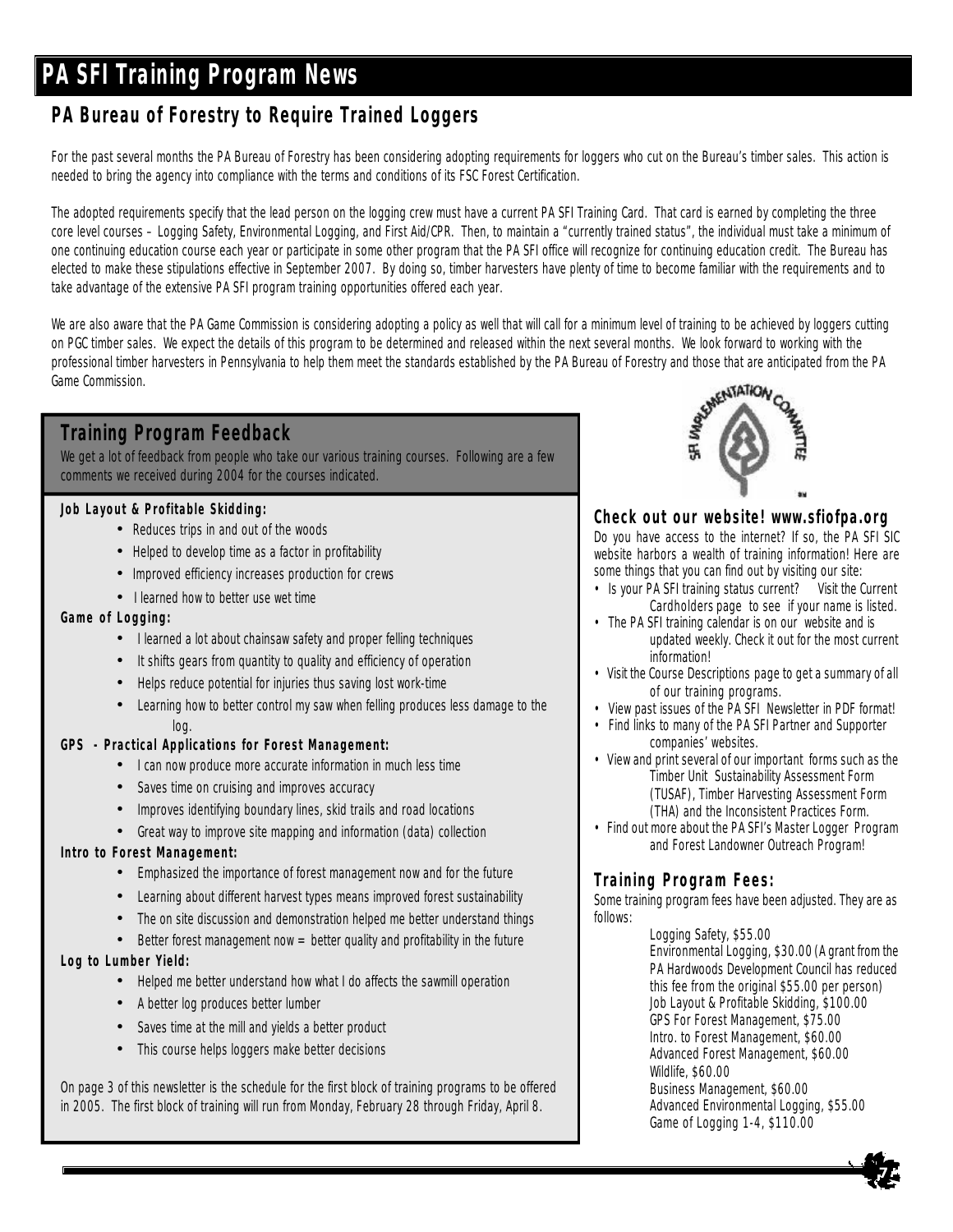### **CORE TRAINING COMPLETED**

ince January 2004, the following individuals ave completed Core Level training with the A SFI. Core Level Courses are First Aid & PR, Logging Safety, and Environmental Loging.

acky Ayotte Warren Center ames Ayotte Middletown William Batterson Galeton<br>Iharles Baughman Shippenville harles Baughman nthony Beichner Shippenville<br>had Bish Spring Grove landy Brode Saxton **Oug Davenport** Sligo<br>David A. Eline Spring Grove Javid A. Eline<br>Synn Fair arry Fulton Shippenville<br> **bram Hoffman** Mt. Pleasan effrey Hoko Spring Grove Thomas Holt **Kane**<br>Thomas Holt **Kane**<br> **The Kenchinski** Brookville dwin Kenchinski Perry Libby Coudersport **Iorman Pattison** Titusville<br>
Imothy E. Roth Spring Grove imothy E. Roth Ken Seybert West Middlesex Douglas Shaffer West Middlesex ohn Swartzbaugh Spring Grove

# Spring Grove Biglerville Mt. Pleasant Mills

### **Continuing Education Courses Completed Since July 2004**

**GPS: PRACTICAL APPLICATIONS FOR FOREST MANAGEMENT**

ick Bailey New Tripoli avid Baumunk Forksville es Bender bushore<br> **Lebanon**<br>
Fandon Bevan bushon randon Bevan dam Bowman Castle Creek NY *lilliam Brooks, IV* Trout Run teven Carey Williamsport Frian Carr New Albany harles Dake Blossburg harles Dodson Blain ames Feldman Pleasant Hall lathan Fite **Dauphin** teve Forrester Shippensburg ichard Garrison Troy Joe Geczi Columbia NJ lesley R. Geczi Columbia NJ ic Gilbert York Springs ack Goulet Gettysburg avid Gregg Middletown dam Griffis Montrose Jerry Grimaud Tunkhannock **Effrey Halley New Bloomfield** roy Holtry Newburg evin House Blossburg Paul Iampietro Chambersburg Michael Jones Ft. Loudan Jeff Jordan Muncy Valley ichard Jordan, Jr. Muncy Valley imothy Kasharia Columbia NJ hristopher Lehman Jersey Shore Melvin Lewis Hillsgrove van Mann Kingsley hawn McCanna Lebanon<br>Tatthew McCanna Lebanon latthew McCanna

Jude Richardson

# **Continuing Education Courses**

### **GPS: PRACTICAL APPLICATIONS FOR FOREST MANAGEMENT (CONT.)**

**LOG TO LUMBER YIELD** Michael Baker Favetteville Joseph Baker Fayetteville Lynn Beegle **Everett** Adam Cressman James Creek Scott Feagley Petersburg James Kauffman Fayetteville William Morgan Huntingdon Doug Morgan Cassville Todd Norris James Creek George Rabenstein Orbisonia Ronald McCarty, Jr. Forksville Galen Myers **Orrstown** Lauren Price South Gibson Ordie Price, III South Gibson Thomas Pukavige, Jr. South Mountain Pierron Reasner Neelyton John Redell, III Wellsboro<br>Jude Richardson Cogan Station Delos Robinson Owego Dennis Rosenberry Fannettsburg Christopher Route Troy Andrew Schneck Auburn Paul Shaffer Oley William Shaffer, Jr. Dushore Brian Sheetz Lebanon Mark Sickler **Tunkhannock** Bruce Teats Selinsgrove David Tetz Alpine NY Gerald Timinski Moscow Timothy Tuttle Castle Creek NY Wade Ulmer **Jersey Shore** Justin Ulscmer Williamsport Pete Umstead Forksville Randy Watters Brandamore Beryl Weaber Lebanon Elvin Weaber Lebanon Shawn Webber Orwigsburg<br>Brvan Wech Kingsley Brvan Wech Brian Wettlaufer Muncy Valley Steve Willard Washingtons Crossing<br>
Heath Wolfe Pine Grove Pine Grove Duane Wood New Milford Ray Yoder McVeytown

Harry Riley James Creek Paul Riley Hesston George Salyards Newrey Charles Salyards, Jr. Duncansville Jeff Thompson James Creek **ADVANCED ENVIRONMENTAL LOGGING** Kevin Croyle Schellsburg Paul Custer, Jr. Frostburg

Matt Ross Meyersdale George Salyards Newrey David Seliga **Ebensburg** Ken Smith McVeytown Jay Watts Sewickley Ray Yoder McVeytown **ENVIRONMENTAL LOGGING** Michael Allen Wyalusing

James Ayotte Middletown Jacky Ayotte Warren Center Chad Bish Spring Grove<br>
Bill Bow Roaring Sprin Fred Bradford West Decater David Carver Centre Hall Kasey Chaney Snow Shoe Norman Clark Ginter<br>David Eline Spring Lynn Fair<br>Dillon Foster Biglerville Dillon Foster David Gregg Middletown George Hill Camp Hill Jeffrey Hoko Spring Grove Roy Hubler **Drifting** Suzanne Klinger Johnsonburg Michael Krause West Decatur Scott Kurtzman Spring Grove Mike Lankey Bedford Kevin Libby Jersey Shore Perry Libby Coudersport Dave Lytle Morrisdale Eldon McBride Slippery Rock Donald Mellott Breezewood Vernon Mellott Breezewood James Movinsky Clymer Jason Oxford Ebensburg George Pearce Smicksburg Jason Ritz Spring Grove Timothy Roth Spring Grove Daniel Sarver Confluence Kevin Schofield Ebensburg Robert Shomo Oceola Mills<br>
Robert Stiffler Hollidaysbur John Swartzbaugh Spring Grove Bruce Teats Selinsgrove Paul Weyandt, Sr. East Freedom Jonathan Whitsel Mapleton Depot Dale Wright McClure David Yoder **Allensville JOB LAYOUT & PROFITABLE SKIDDING** Doyle Baum Schuylkill Haven Ronald Brown Shinglehouse Charles Brown, Jr. Seward Douglas Dellinger Lebanon Michael Dreese, Jr. Lewisburg Robert Green Gettysburg Terry Haskin Coudersport James Hulings James City Douglas Hyde Genesee Ed Johnson Kane Gerald Knouse Thompsontown Rudy Kocjancic Leeper Kasey Kocjancic Leeper Joseph Kocjancic Johnsonburg Richard Kordes Lewisburg Tim Kuhns Lewisburg Jessie Miller Leeper

### **ENVIRONMENTAL LOGGING (CONT.)**

Roaring Spring Spring Grove

Hollidaysburg Kerry Mulkin Shinglehouse Nick Parker Bradford Fay Parsells Wellsboro David Platt Lewisburg

#### **The Pennsylvania Sustainable Forestry Initiative**® **SIC JOB LAYOUT & PROFITABLE SKIDDING (CONT.)**

Fortune 2005 **Fortune** Howard Rathbun Shinglehouse John Urmann, Jr. Ridgway Dave Wahlberg Kane Keith Walter Middleburg Wesley Walter Middleburg Todd Weaver Smethport

### **WILDLIFE MANAGEMENT**

Ronald Buzard Kane Andrew Carlson Kane Dan Evans Johnsonburg Carl Huss Brookville Fred Kepple Sarver Thomas Shields St. Marys Robert Shields St. Marys Fred Stoltzfus Lewisburg Jonathan Stoltzfus Lewisburg Perry Swanson Kane

### **BUSINESS MANAGEMENT**

Jeffrey Deems Volant Raymond Graham West Decatur Jeff Graham West Decatur Darrell Graham West Decatur DeWayne King Harrisville Bill Krause Houtzdale James Savitz Pittsfield Ken Seybert West Middlesex Terry Shaffer Harrisville Douglas Shaffer West Middlesex

### **GAME OF LOGGING I**

David Carver Centre Hall<br>Michael Corbeil Marion Center Michael Corbeil Jeremy Dube Northern Cambria<br>Jean Dube Northern Cambria Robert Egloff Joseph Lydic Clymer Marc Michini Pipersville Aaron Montross Tunkhannock Leo Niedzwiecki Benton Benjamin Pisasik Kingsley Brandon Scott New Milford Nathan Smith Ebensburg

Northern Cambria<br>Fndwell Thomas Weiland Nicktown

### **GAME OF LOGGING 2**

David Carver Centre Hall Michael Corbeil Marion Center Jeremy Dube Northern Cambria Jean Dube Northern Cambria William Eberhardt Laceyville Robert Elick Cherry Tree<br>
John Eshelman Benton John Eshelman Timothy Hogan Greensburg Paul Holtz Hastings Michael Konitsky, III Northern Cambria Joseph Lydic Clymer Marc Michini Pipersville Aaron Montross Tunkhannock Nathan Smith Ebensburg

Thomas Weiland Nicktown

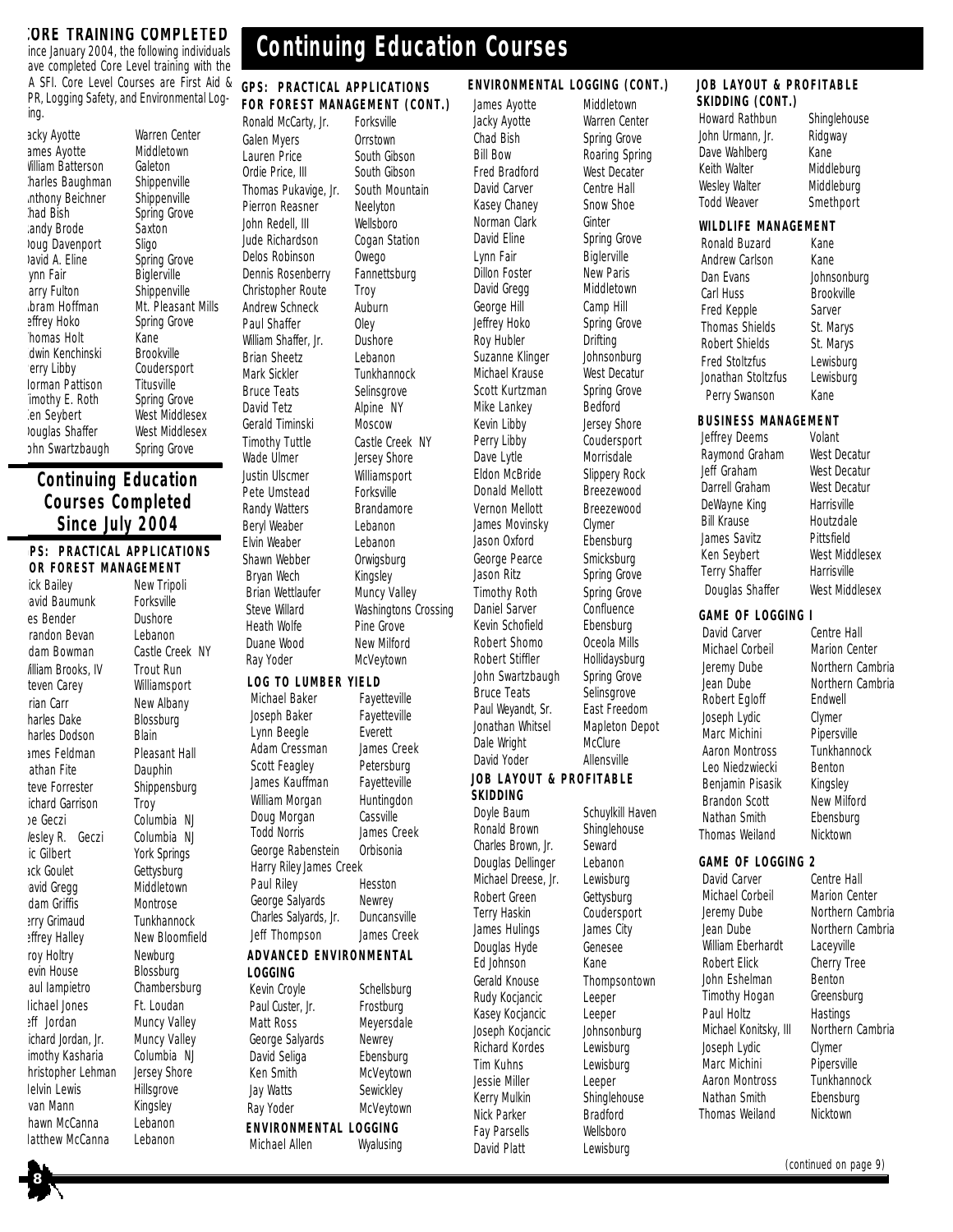## **Continuing Education Courses Completed since July 2004 (continued from page 8)**

### **GAME OF LOGGING 3**

| David Carver          | Centre Hall   |
|-----------------------|---------------|
| Michael Corbeil       | Marion Center |
| Jeremy Dube           | Northern Cam  |
| Jean Dube Northern    | Cambria       |
| John Eshelman         | Benton        |
| <b>Timothy Hogan</b>  | Greensburg    |
| Paul Holtz            | Hastings      |
| Michael Konitsky, III | Northern Cam  |
| Joseph Lydic          | Clymer        |
| Marc Michini          | Pipersville   |
|                       |               |

Northern Cambria Northern Cambria **GAME OF LOGGING 4** Joseph Lydic Clymer Thomas Weiland Nicktown

Michael Corbeil Marion Center Jeremy Dube Northern Cambria Jean Dube Northern Cambria Timothy Hogan Greensburg Paul Holtz Hastings Michael Konitsky, III Northern Cambria Mark Krumenacker Carrolltown Nathan Smith Ebensburg

### **MISCELLANEOUS COURSES**

Eric Beitzel **Accident MD**<br>Jason Beitzel **Accident MD** Accident MD Brian Beitzel Accident MD Ronald Beitzel Accident MD Jason Beitzel Accident MD Dennis Brehm Lebanon Vincent Clark Everett Jerry Clark Everett Todd Clark Everett

### **MISCELLANEOUS COURSES (cont.)** Brian Deeb Hershey

Danny Dellis **Accident MD** Jeffrey Miller Lonaconing MD Zane Weicht **Everett** Casey Weicht **Everett** Billy Wilt Grantsville MD Paul L. Custer, Jr. Frostburg MD

# **Wood Declared World's Most Eco-friendly Building Material**

A 1 million dollar study carried out by the Consortium for Research on Renewable Industrial Materials, a non-profit corporation of 25 research universities in the United States, has confirmed that wood is one of the most environmentally-sensitive building materials for home construction.

It is so because wood uses less overall energy than other products, causes fewer air and water impacts and does a better job of the carbon sequestration that can help address global warming.

The research showed that wood framing used 17 percent less energy than steel construction for a typical house built in Minnesota and 16 percent less energy than a house using concrete construction in Atlanta. And in both these two examples, the use of wood had26 to 31 percent less global warming potential.

James Wilson, professor of wood science and engineering at Oregon State University, and vice president of the research consortium said that the latest information about wood would be very useful for consumers and government agencies.

"There's a significant consumer movement and even some voluntary standards that are interested in green, or environmentally conscious construction methods. We need to have a good understanding of the overall effects that different types of construction have in such areas as energy consumption, global warming, air and water impacts, or solid waste disposal," said Wilson.

"We've seen a general substitution for wood in many aspects of home construction for years, using less of it for siding, windows, roofing and other purposes."

Price and availability of wood were some of the factors involved, along with building codes. And about five years ago, the steel industry began a big push for more use of steel in home construction, which didn't accomplish as much as that industry hoped for, but did have some impact," he added.

Reprinted with permission from the Allegheny Hardwood Utilization Group, Inc. Newsletter, Dimensions, Fall 2004 Issue; Published by AHUG, PO box 133; Kane, PA 16735. Telephone (814)837-8550

# **SFI of PA In Action**



Ken Roberts of MeadWestvaco and chairman of the PA SFI Program State Implementation Committee, facilitates a Logging Safety course. Logging Safety is one of the three courses that comprise our core level of training.



Ken Balliet, Penn State Cooperative Extension Financial Management Agent in Snyder County, and Mike Jacobson, Assistant Professor of Forest Resources at the University Park Campus of PSU, instruct Business Management training.

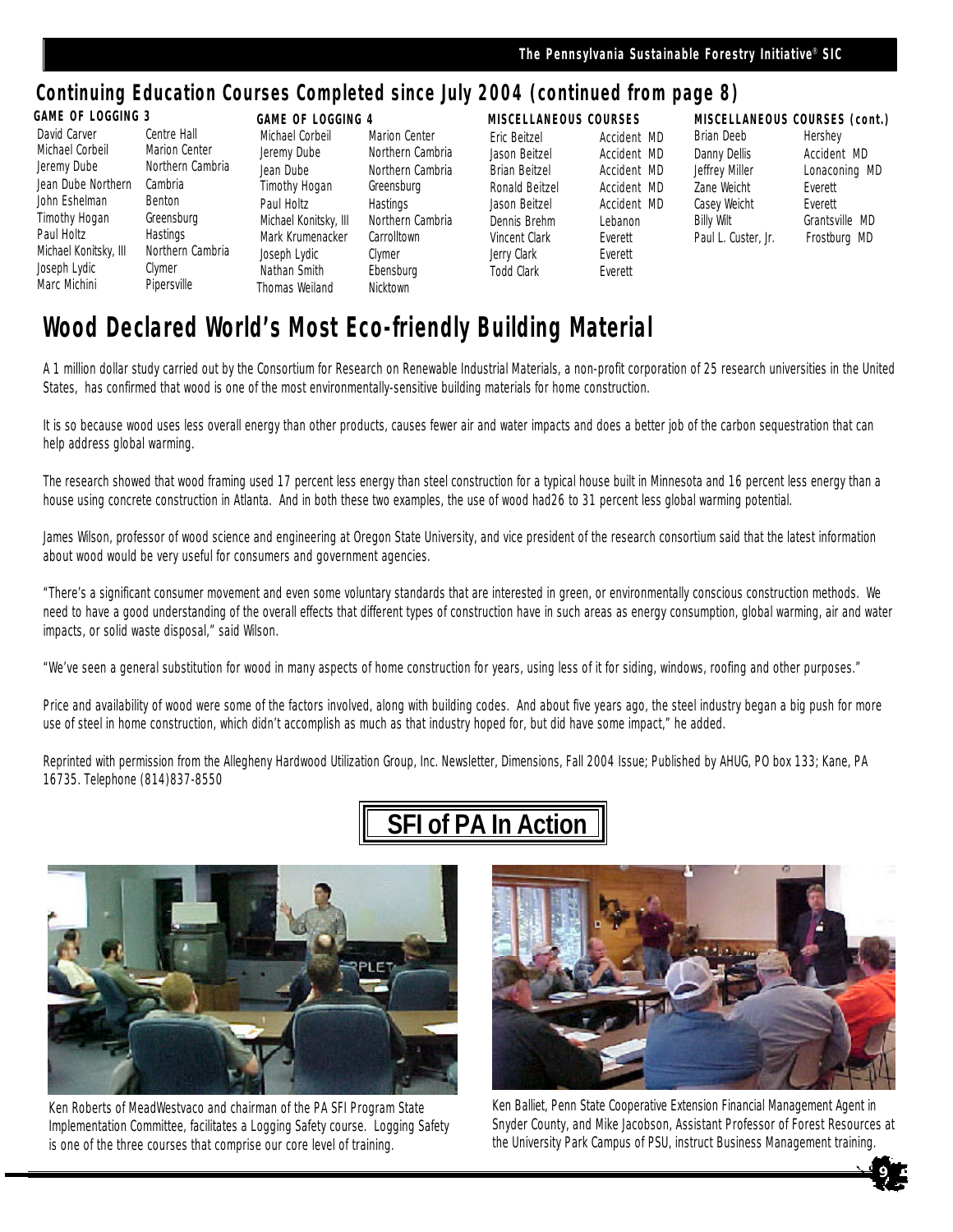# **SFI of PA In Action**

# **LOG – A – LOAD FOR KIDS**

On Saturday, October 23, 2004, the Log-A-Load-for Kids program was the focus of attention as the Second Annual Northeast Woodsmen's Day was held at the Mountaineer Park in Monroeton, just south of Towanda. Organizers managed to create a day full of events and activities and in the process they raised more than \$14,000 to benefit seriously ill children across Pennsylvania. While the day started out cold and cloudy, by 11am the sun was shining brightly and the activities were in full swing. We congratulate all who helped to make this event such a huge success and we look forward to being there again in 2005.



This 1946 Chevy truck owned by Brooks Lumber Company in Ralston, and the Woodmobile in the background were two very popular attractions for both young and old. The Woodmobile, provided by the PA Hardwoods Development Council, helps to educate the public about our vital forest resource.



This load of sawlogs, donated by Dwight Lewis Lumber Company in Hillsgrove, was one of several such donations auctioned off to raise money for the Children's Miracle Network.



Anyone who has ever attended a County Fair can recognize a good old tractor-pull when they see one, and the large number of young competitors involved in this competition made for a great deal of excitement.



**10**



These two photos show the Game of Logging log bucking competition and the felling accuracy competition, two of the many GOL related activities conducted throughout the day. It was a real pleasure to watch the expert woodsmen who competed for the top prize of \$1,000 and which was won by Kevin Snyder. Close behind in second and third respectively were Scott Glezen and Craig Jochum.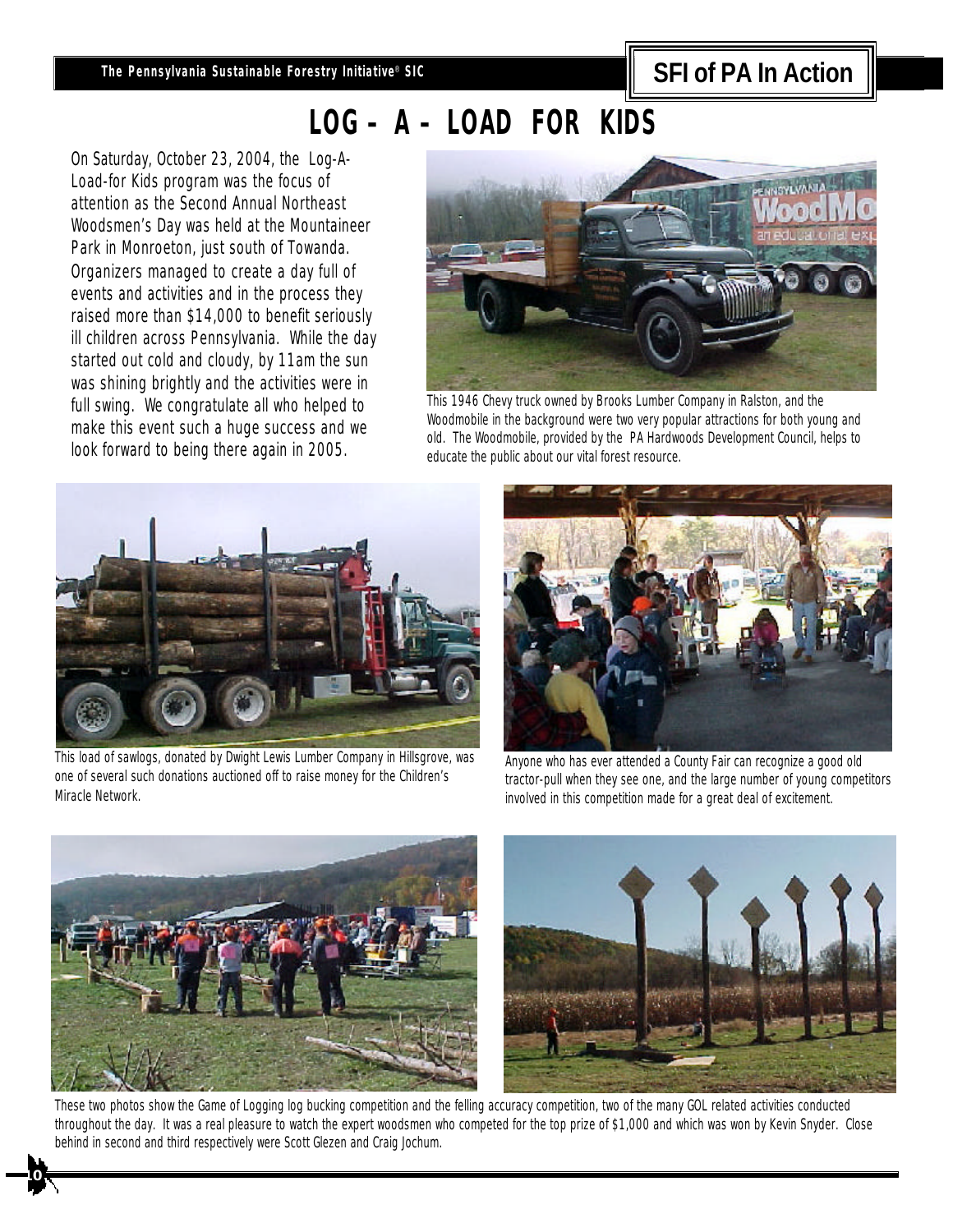## **Sustainable Forestry Board Elects New Chairman**

New SFB Chairman Looks Ahead Larry Selzer Chairman and CEO of The Conservation Fund, Chairman of the Sustainable Forestry Board

Dynamic is a word often overused when describing the condition or state of an activity or institution. I believe it is safe to say that the Sustainable Forestry Initiative® program is dynamic regardless of how one might define the term. The Merriam-Webster on-line dictionary defines the word as: a. "marked by continous and productive activity or change" and b. "energetic, forceful."

When asked which of these best characterizes the SFI program, clearly both apply. It is currently the largest certification system in North America with over 105 million acres third party certified in the United States and Canada. It is also the standard by which 90% of the integrated forest products industry manages its' fee owned land and fiber supply in the United States.

As the first Chairman of the SFB from the environmental ENGO community, it is both an honor and a pleasure to be part of a program that constantly strives for continual improvement. By the end of this year we will have completed a multi stakeholder process resulting in the new 2005 SFI® Standard. This new standard will be based on economic viability, environmental health and social equity.

Although I am proud of the independence of the SFB in the development of the new Standard, it is only through a strong partnership with SFI program participants that we can truly make a difference on the land. We on the Board are committed to continually strengthening that partnership.

*Reprinted from SFI Program Newsletter, 6/04*

### **American Forest & Paper Association Member Companies in PA**

\*Allegheny Wood Products Georgia Pacific (8) Glatfelter Pulp Wood Co. (8) International Paper (8) MeadWestvaco (8)  $*$ Temple-Inland (2) Weaber, Inc. (8)  $x \text{ s}$ Weyerhauser (8)  $\triangleq$   $\leq$ 

**SFI Program Licensees** PA DCNR - Bureau of Forestry

### **PA SFI SIC Program Partners**

*Partners Program Participants are committed to the SFI Standards and pay a set fee annually based on sawmill production from PA sawlogs.*

Appleton Papers, Inc.(7) Blue Ox Timber Resources (6) Bonham Log & Lumber, Inc. (6) Brode Lumber (6) BroJack Lumber Company, Inc. (4) Brooks Lumber & Timber Harvesting (7) Champion Lumber Company, Inc. (5) Clear Lake Lumber (6)  $\triangleq$ Cornerstone Forest Products (7)  $\triangleq$   $\leq$ Craftmaster Manufacturing, Inc.(3) Cummings Lumber (6)  $\triangleq$   $\leq$ Deer Park Lumber (7) Dwight Lewis Lumber Co. (3) James Doliveira Lumber (4) Edwin Johnson & Sons (6) C.A. Elliot Lumber (5) Heacock Lumber (4) R.J. Hoffman and Sons Lumber (4) Hyma Devore Lumber (6)  $\triangleq$ Kern Brothers Lumber Company (4) Gerald King Lumber (7) Krumenacker Lumber Company (6) Kuhns Brothers Lumber (7)  $*Z$ Lapp Lumber Company (6) Lauchle Lumber  $(7)$   $\triangleq$ Lee Brothers Lumber Company (3) Matson Lumber Company (4)  $*$ Mountain Hardwoods (7) ?? Mt. Airy Lumber Co. (2) Ongley Hardwoods (4) Ordie Price's Sawmill (4) P & S Lumber Company (4) Patterson Lumber Co. Inc. (4) Pine Creek Lumber (6) RAM Forest Products (6) Salem Hardwood, Inc. (2)  $\triangleq$   $\leq$ Solt's Sawmill (5) St. Marys Lumber Co., Inc. (6)  $\triangleq$ Sterling Forest Products (4) Trumco, Inc. Tuscarora Hardwoods, Inc. (5) W. B. Shaffer Lumber (7) Wheeland Lumber (7)  $*$ 

\**denotes new company + denotes AF&PA Member Company ()*= years as participant<br>*Visit our web site for e-mail addresses* (♦) and web<br>*site links* (≤) *for these Partners and Supporters!* 

### **PA SFI SIC Program Supporters**

*Supporter Companies help to promote sustainable forestry practices and pledge meaningful financial contributions.* Allegheny Hardwood Utilization Group (2) Babcock Lumber (5) Bailey Wood Products, Inc.(4) Bingaman & Son Lumber (5)  $\triangle$   $\le$ Custead's Sawmill, Inc. (6)  $\triangleq$ Forest Investment Associates (4) Hobbes Forestry Services (4) Horizon Wood Products (4) Keystone Chipping, Inc. (3) \*Long Forestry Services, Inc. Northern Tier Hardwood Assoc. (2) Penn State University (3) *(Forest Land Management Office)* ? Pennco International, Inc. (2)  $\triangleq \, \leq$ Red Rock Enterprises LLC (5)  $\triangle$   $\le$ Sylvandale Forestry (4) TimberLeads, Inc. (2) Timber Management, Inc. (2) Viking Energy/Tractebel, Inc. (2) Woodland Forest Products (3)

| Please send me information on<br><b>SFI's Partners</b><br>$\mathbf{I}$<br>SFI Supporters $\Box$<br>SFI Program in general $\Box$<br>send to:<br>PA SFI SIC, 315 South Allen Street,<br>Suite 418, State College, PA 16801 |
|---------------------------------------------------------------------------------------------------------------------------------------------------------------------------------------------------------------------------|
| Name:                                                                                                                                                                                                                     |
|                                                                                                                                                                                                                           |
|                                                                                                                                                                                                                           |
| Company:                                                                                                                                                                                                                  |
|                                                                                                                                                                                                                           |
|                                                                                                                                                                                                                           |
|                                                                                                                                                                                                                           |
| <b>Street Address:</b>                                                                                                                                                                                                    |
|                                                                                                                                                                                                                           |
|                                                                                                                                                                                                                           |
| City, State, & Zip Code:                                                                                                                                                                                                  |
|                                                                                                                                                                                                                           |
|                                                                                                                                                                                                                           |
|                                                                                                                                                                                                                           |
| Telephone Number:                                                                                                                                                                                                         |
| Sawmill Manufacturer                                                                                                                                                                                                      |
|                                                                                                                                                                                                                           |
| Forester<br>Logger                                                                                                                                                                                                        |